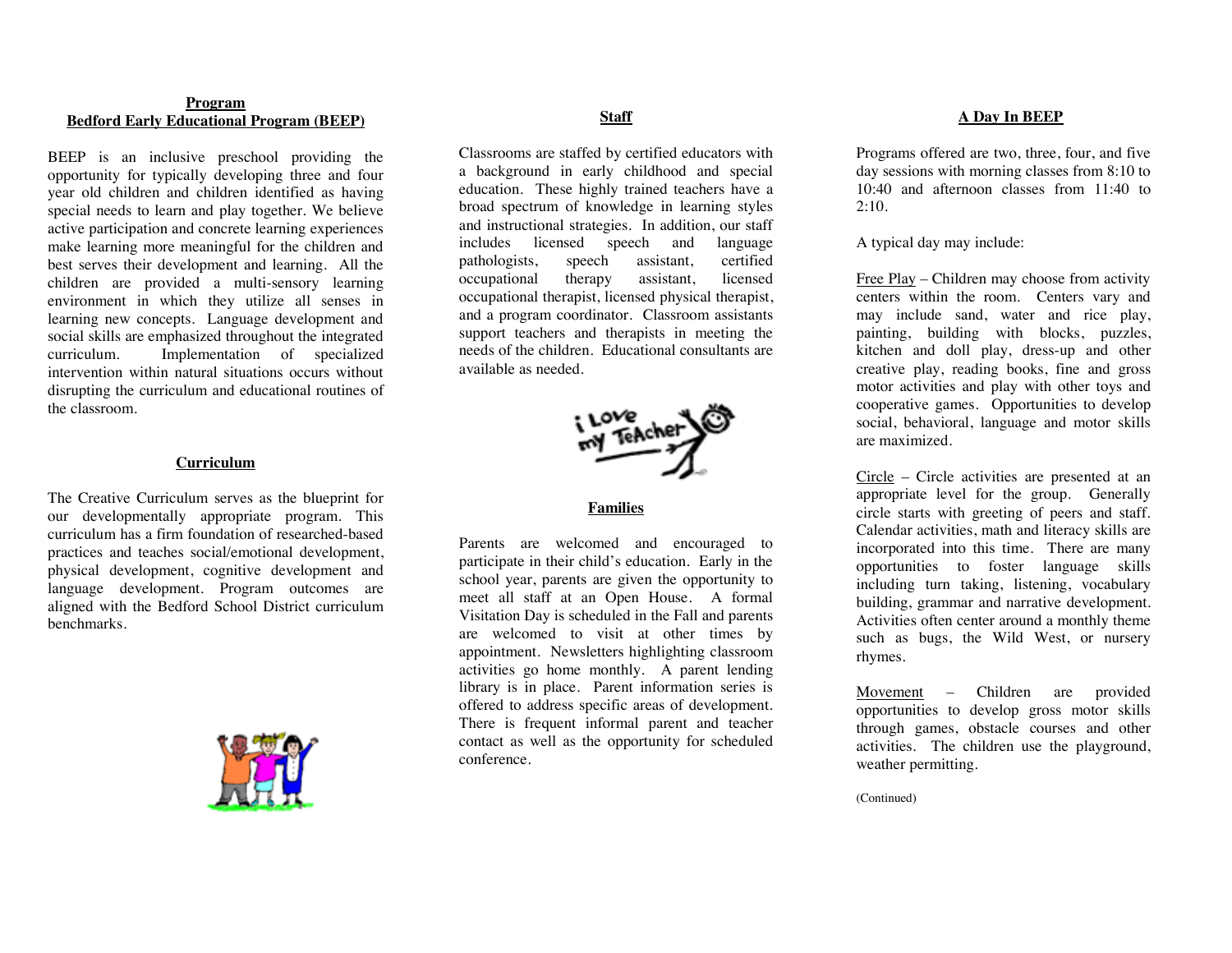Music – Music provides the children with a creative means for selfexpression. Finger plays and other participatory songs are favorites! Social, language and motor skills are reinforced.

Table Activities – Table activities offer a small group learning experience under the direction of an adult. Teachers, therapists and classroom assistants help children with fine motor activities. These often involve completion of an arts and craft project. Paper and pencil as well as cutting skills may be addressed at this time. Pre-academic skills and visual perceptual skills are also addressed during table activities.

Snack Time – Parents provide a daily snack for their child. Self-help, social and language skills are reinforced during this time.

Story Time – Through literature we can create a conceptualized experience in which children can learn and apply new skills. Relating and sharing information and ideas is the basis of communication. During read-aloud, discussion activates knowledge, builds new concepts and helps children relate the story to their own life experience. Through story time we hope to develop in the children a respect for books and interest in reading. It is a time that is rich in opportunities to build general knowledge, pre-academic skills, social and language skills.

## **Benefits to an Inclusive Setting**

• Research has supported inclusive settings as environments where preschoolers with special education needs can acquire and practice cognitive, social and language skills.

• Typically developing students make normal developmental gains.

• Typically developing children develop an increased understanding of and comfort level with disabilities and an increased understanding of human differences.



District's compliance with the regulations implementing Title VI and Title VII of the Civil Rights Act of 1964, the Age Discrimination Act of 1967, Title IX of the Education Amendments of 1972, Section 504 of the Rehabilitation Act of 1973, the Education of All Handicapped Children Human Resources, a/o SAU #25, 103 County Rd., Bedford, NH 03110, talenting 6031.472.3755, who has been designed by the Bedford School District to coordinate the district's efforts to comply with the regulations implementing the above named legislation. Applications for admission and employment, students, parents, employees, sources of referral of applications for admission and employment, and all unions or professional organizations holding collective bargaining or professional agreements with the Bedford School District are hereby notified that this district does not discriminate on the basis of race, color, national origin, gender, age, physical or mental disability or marital status in admission or access to, or treatment or employment in, its programs and activities. Any person having inquiries concerning the Bedford School VII of the Civil Rights Act of 1964, the Age Discrimination Act of 1967, Title IX of the Education Amendments of 1972, Section 504 of the Act of 1975, the Civil Rights Restoration Act of 1991, or the American with Disabilities Act of 1991 is to directed to Carol Sideris, Director of telephone (603) 472-3755, who has been designated by the Bedford

# **B**edford **E**arly **E**ducation **P**rogram

Memorial School 55 Old Bedford Road Bedford, New Hampshire 03110 627-1776



*A developmentally appropriate preschool that is respectful of the talents and needs of* Notice of Nondiscrimination *individual children. individual children.* 

### Pam Ilg, Principal Christena Lassonde, Program Coordinator

Program Provided by: Bedford School District 103 County Road Bedford, New Hampshire 03110